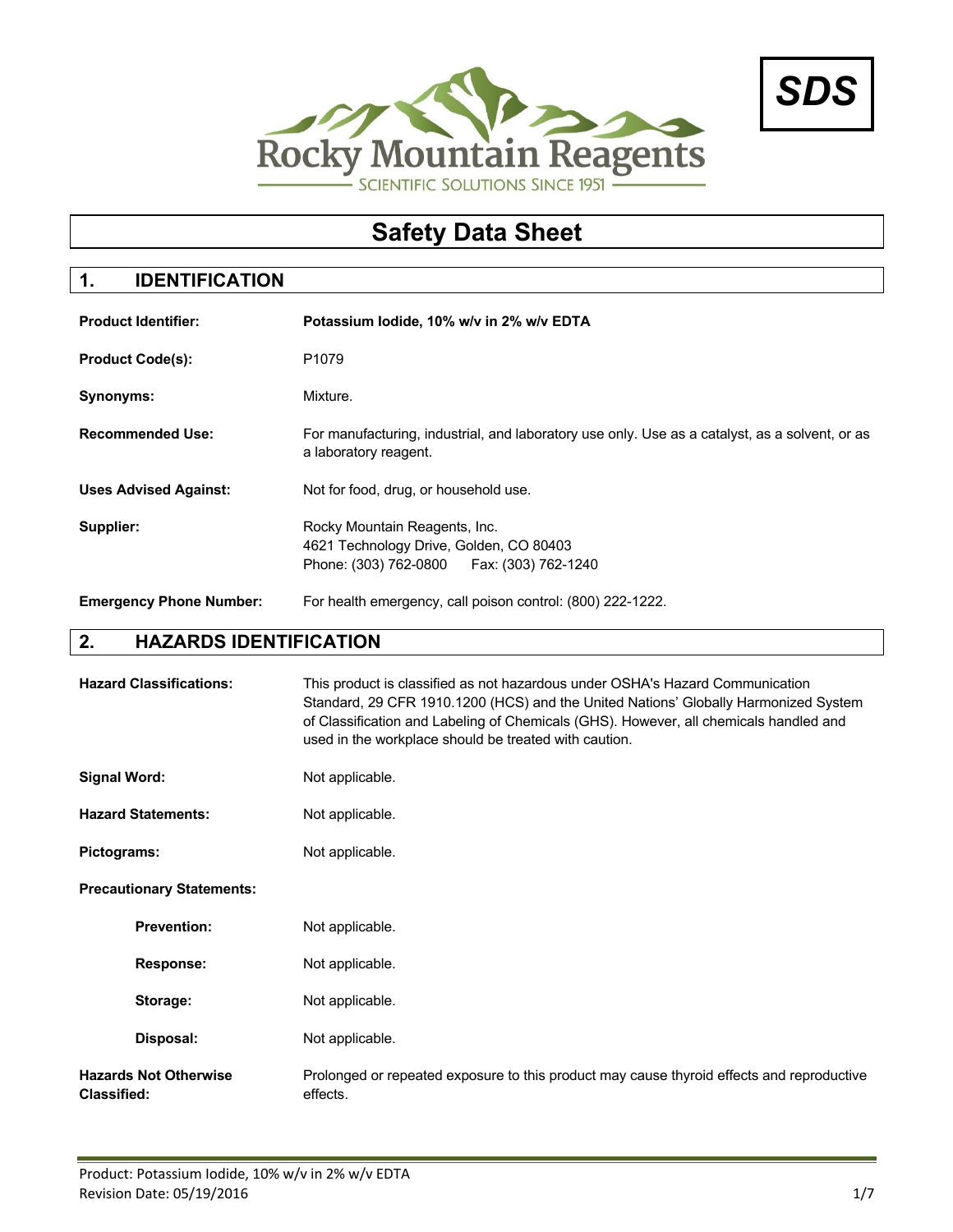# **3. COMPOSITION AND INFORMATION ON INGREDIENTS**

| <b>Component</b> | <b>Common Name / Synonyms</b> | CAS#      | <b>Chemical Formula</b>              | % by Weight |
|------------------|-------------------------------|-----------|--------------------------------------|-------------|
| Water            | Water                         | 7732-18-5 | H <sub>2</sub> O                     | 88.9        |
| Potassium Iodide | Potide                        | 7681-11-0 | KI                                   | 9.26        |
| EDTA, Disodium   | Edetate, Disodium Salt,       | 6381-92-6 |                                      | 1.85        |
| Salt, Dihydrate  | Dihydrate                     |           | $Na_2C_{10}H_{14}N_2O_8 \cdot 2H_2O$ |             |

**Trade Secret Statement:** Not applicable.

## **4. FIRST AID MEASURES**

#### **First Aid Procedures:**

| Inhalation:                                          | Move to fresh air. If breathing is difficult, give oxygen. If not breathing, give artificial<br>respiration. Call a physician if symptoms occur.                                                                                                                      |
|------------------------------------------------------|-----------------------------------------------------------------------------------------------------------------------------------------------------------------------------------------------------------------------------------------------------------------------|
| Ingestion:                                           | Do not induce vomiting unless directed to do so by medical personnel. If vomiting occurs,<br>keep head low so that vomit does not enter lungs. Never give anything by mouth to an<br>unconscious person. Call a physician or poison control center if symptoms occur. |
| <b>Skin Contact:</b>                                 | Wash skin with soap and plenty of water for at least 15 minutes. Remove contaminated<br>clothing and shoes. Wash clothing before reuse. Call a physician if symptoms occur.                                                                                           |
| <b>Eye Contact:</b>                                  | Check for and remove contact lenses, if present and easy to do. Immediately flush eyes with<br>gentle but large stream of water for at least 15 minutes, lifting lower and upper eyelids<br>occasionally. Call a physician if symptoms occur.                         |
| <b>General Advice:</b>                               | Poison information centers in each state can provide additional assistance for scheduled<br>poisons. Ensure that those providing first aid and medical personnel are aware of the<br>material(s) involved and take precautions to protect themselves.                 |
| <b>Symptoms and Effects:</b>                         | Ingestion may cause headache, nausea, vomiting, diarrhea, and weight loss. Inhalation may<br>cause coughing, sneezing, and shortness of breath. Contact with skin or eyes may cause<br>irritation.                                                                    |
| Immediate Medical Care/<br><b>Special Treatment:</b> | Call a physician or poison control center if feeling unwell or concerned. Treat<br>symptomatically.                                                                                                                                                                   |

# **5. FIREFIGHTING MEASURES**

| <b>Suitable Extinguishing Media:</b>                                         | Water spray, dry powder, alcohol resistant foam, carbon dioxide.                                                                                                |
|------------------------------------------------------------------------------|-----------------------------------------------------------------------------------------------------------------------------------------------------------------|
|                                                                              | Unsuitable Extinguishing Media: Do not use a solid (straight) water stream, as it may scatter and spread fire.                                                  |
| <b>Hazardous Combustion</b><br><b>Products:</b>                              | Potassium oxides, sodium oxides, carbon oxides, nitrogen oxides, hydrogen iodide.                                                                               |
| <b>Specific Hazards:</b>                                                     | Excessive thermal conditions may cause decomposition and yield hazardous combustion<br>products listed above.                                                   |
| <b>Special Protective Equipment/</b><br><b>Precautions for Firefighters:</b> | As in any fire, wear MSHA/NIOSH-approved (or equivalent), self-contained positive-<br>pressure or pressure-demand breathing apparatus and full protective gear. |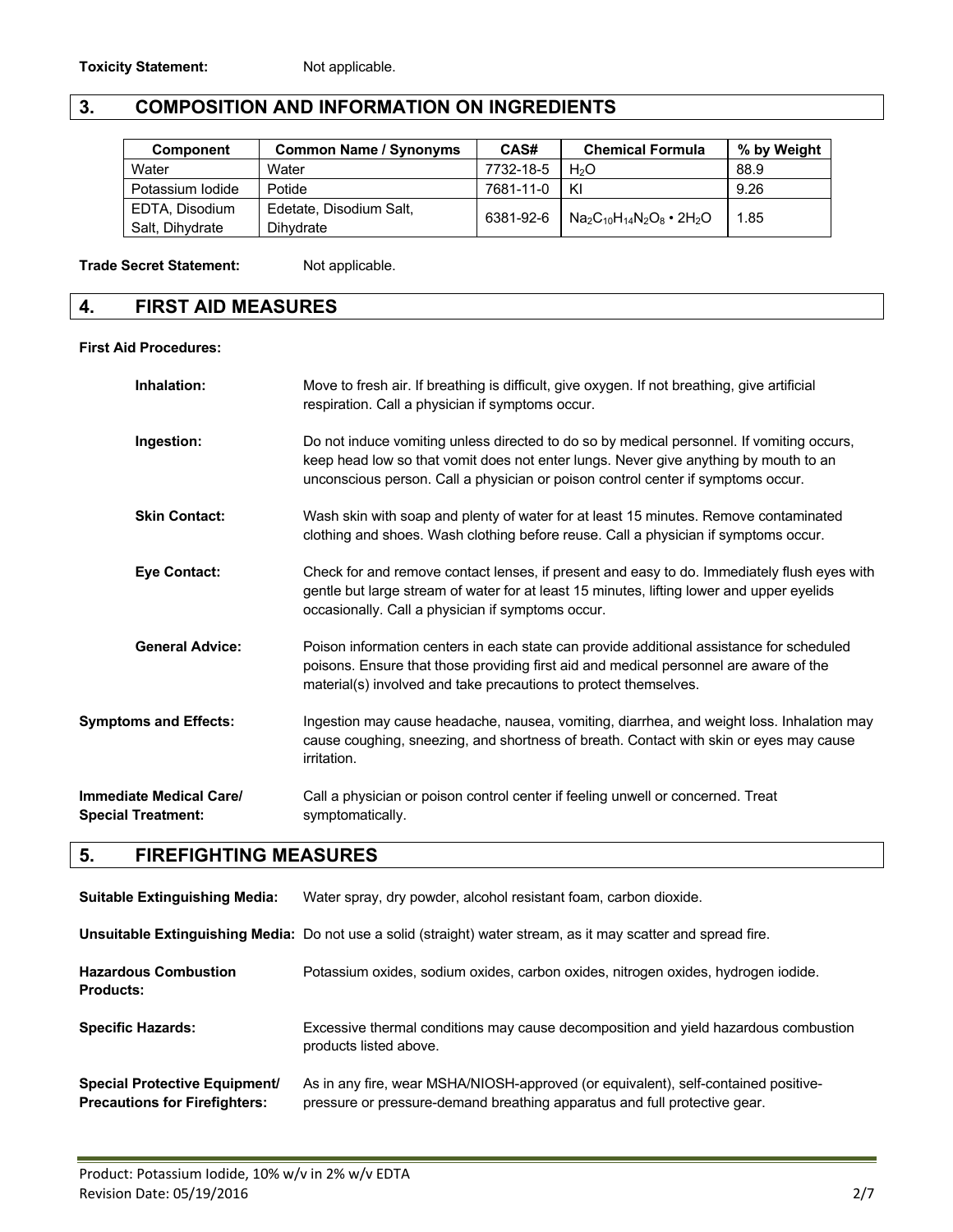### **6. ACCIDENTAL RELEASE MEASURES**

| <b>Personal Precautions and</b><br><b>Protective Equipment:</b> | Isolate hazard area and keep unnecessary and unprotected personnel away from the area<br>of the leak or spill. Wear appropriate personal protective equipment (see Section 8). Avoid<br>contact with eyes, skin, and clothing.                                                                                                                                                                          |
|-----------------------------------------------------------------|---------------------------------------------------------------------------------------------------------------------------------------------------------------------------------------------------------------------------------------------------------------------------------------------------------------------------------------------------------------------------------------------------------|
| <b>Emergency Procedures:</b>                                    | In case of chemical emergency, or if unsure how to address an accidental release, consult a<br>professional (see Section 1).                                                                                                                                                                                                                                                                            |
| <b>Methods for Containment:</b>                                 | Stop the flow of material, if this is without risk. Prevent entry into waterways, sewer,<br>basements, or confined areas. Dike the spilled material, where this is possible. Product<br>should not be released to the environment. Contain and recover waste when possible.                                                                                                                             |
| <b>Methods for Cleanup:</b>                                     | Absorb spill with an inert material (e.g. vermiculite, dry sand, earth, cloth, or fleece) and<br>place in a non-combustible container for reclamation or disposal. Do not flush to sewer.<br>Clean contaminated surface thoroughly. Residues from spills can be diluted with water.<br>Never return spills in original containers for reuse. Clean up in accordance with all<br>applicable regulations. |

#### **7. HANDLING AND STORAGE**

**Handling:** Wear personal protective equipment (see Section 8). Avoid contact with skin, eyes, and clothing. Do not ingest. When using, do not eat, drink, or smoke. Keep away from incompatible materials (see Section 10). Limit exposure to light. Limit exposure to air. Handle in accordance with good industrial hygiene and safety practice. Wash thoroughly after handling. Containers of this material may be hazardous when empty, as they retain product residues. Observe all warnings and precautions listed for this product.

**Storage:** Store in a cool, dry, ventilated area. Store away from heat and incompatible materials (see Section 10). Store in original container. Keep containers tightly closed and upright. Keep out of light. Keep away from food, drink, and animal foodstuffs. Keep out of the reach of children. Comply with all national, state, and local codes pertaining to the storage, handling, dispensing, and disposal of this product.

#### **8. EXPOSURE CONTROLS AND PERSONAL PROTECTION**

| <b>Exposure Limits:</b>              | Water:                                                                                                                                                   | No information found. |                                                                                                                                                                                            |
|--------------------------------------|----------------------------------------------------------------------------------------------------------------------------------------------------------|-----------------------|--------------------------------------------------------------------------------------------------------------------------------------------------------------------------------------------|
|                                      | Potassium lodide:                                                                                                                                        | ACGIH (TLV):          | $0.01$ ppm                                                                                                                                                                                 |
|                                      | EDTA, Disodium Salt, Dihydrate:                                                                                                                          | No information found. |                                                                                                                                                                                            |
| <b>Engineering Controls:</b>         | Ensure adequate ventilation. Ventilation rates should be matched to conditions. If<br>been established, maintain airborne levels to an acceptable level. |                       | applicable, use process enclosures, local exhaust ventilation, or other engineering controls<br>to maintain airborne levels below recommended exposure limits. If exposure limits have not |
| <b>Personal Protective Measures:</b> |                                                                                                                                                          |                       |                                                                                                                                                                                            |
| <b>Eye/Face Protection:</b>          | accessible rinse facilities in work area.                                                                                                                |                       | Wear safety glasses with side shields or goggles. Maintain approved eye wash station and                                                                                                   |
| <b>Skin Protection:</b>              | resistant gloves.                                                                                                                                        |                       | Wear appropriate chemical resistant clothing (with long sleeves) and appropriate chemical                                                                                                  |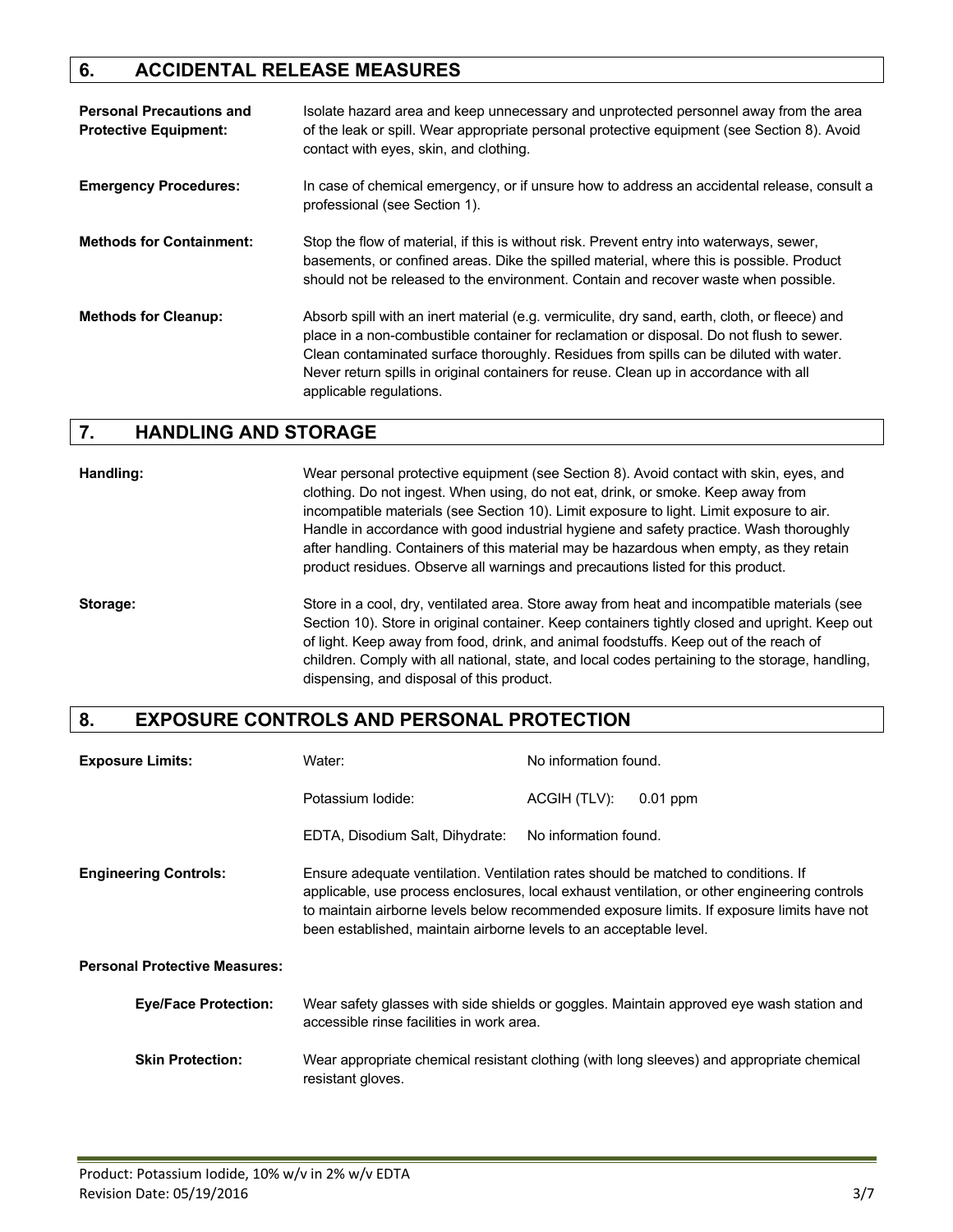**Respiratory Protection:** An air-purifying, NIOSH-approved respirator with an organic vapor cartridge or canister may be permissible under certain circumstances where airborne concentrations are expected to exceed exposure limits. Use a positive-pressure, air-supplied respirator if there is any potential for an uncontrolled release, if exposure levels are unknown, or if any other circumstances exist where air-purifying respirators may not provide adequate protection.

**for Personal Protective glove manufacturers. Equipment:**

**Specific Requirements** Ensure that glove material is compatible with this product. This information is available from

# **9. PHYSICAL AND CHEMICAL PROPERTIES**

*Unless otherwise indicated, all properties are given at 25 °C and standard pressure.*

| Appearance:                                        | Colorless, transparent liquid. |
|----------------------------------------------------|--------------------------------|
| Odor:                                              | Odorless.                      |
| <b>Odor Threshold:</b>                             | No information found.          |
| Formula Weight:                                    | Mixture.                       |
| pH:                                                | < 7                            |
| <b>Melting/Freezing Point:</b>                     | No information found.          |
| <b>Boiling Point/Range:</b>                        | No information found.          |
| <b>Decomposition Temperature:</b>                  | No information found.          |
| <b>Flash Point:</b>                                | Not applicable.                |
| <b>Auto-ignition Temperature:</b>                  | Not applicable.                |
| <b>Flammability:</b>                               | Not flammable.                 |
| <b>Flammability/Explosive Limits:</b>              | Not applicable.                |
| Solubility:                                        | Miscible with water.           |
| <b>Vapor Pressure:</b>                             | No information found.          |
| <b>Vapor Density:</b>                              | No information found.          |
| <b>Specific Gravity:</b>                           | 1.07 (Water = $1$ )            |
| <b>Evaporation Rate:</b>                           | No information found.          |
| <b>Viscosity:</b>                                  | No information found.          |
| <b>Partition Coefficient</b><br>(n-octanol/water): | No information found.          |

#### **10. STABILITY AND REACTIVITY**

| <b>Reactivity Data:</b>                            | No information found.                                                                     |
|----------------------------------------------------|-------------------------------------------------------------------------------------------|
| <b>Chemical Stability:</b>                         | Stable under normal conditions. Sensitive to light. Sensitive to air.                     |
| <b>Conditions to Avoid:</b>                        | Excessive heat, exposure to air, exposure to light, incompatible materials.               |
| <b>Incompatible Materials:</b>                     | Oxidizers, reducing agents, organic materials, metals, acids.                             |
| <b>Hazardous Decomposition</b><br><b>Products:</b> | Potassium oxides, sodium oxides, carbon oxides, nitrogen oxides, hydrogen iodide, iodine. |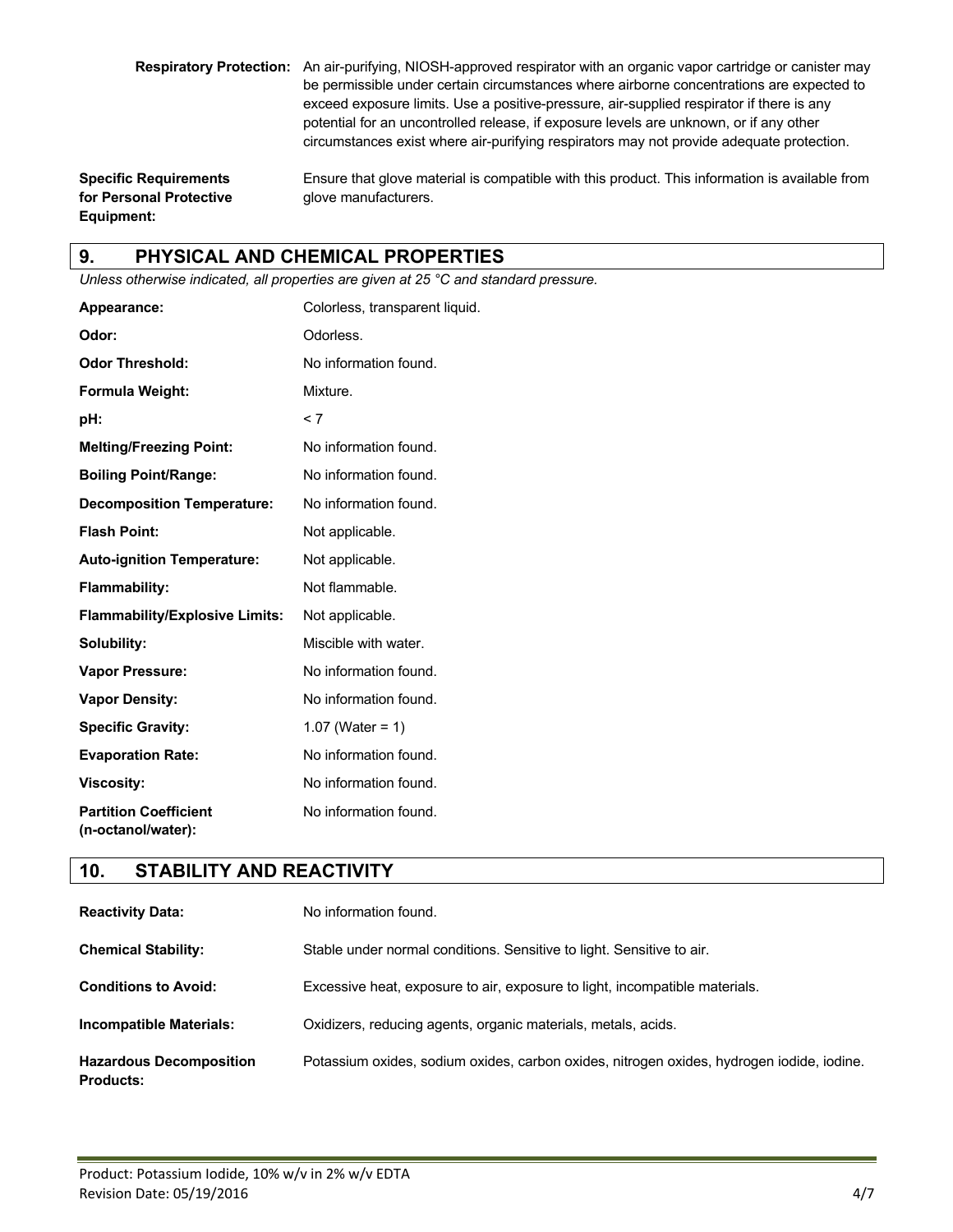**Possibility of Hazardous** May react vigorously or violently with the incompatible materials listed above. Excessive **Reactions:** thermal conditions may yield hazardous decomposition products listed above. Contact with air or light may cause decomposition and yield iodine.

**Hazardous Polymerization:** Will not occur.

#### **11. TOXICOLOGICAL INFORMATION**

| <b>Routes of Exposure:</b>   | Inhalation, ingestion, skin contact, eye contact.                                                                              |                                      |
|------------------------------|--------------------------------------------------------------------------------------------------------------------------------|--------------------------------------|
| <b>Acute Effects:</b>        | May be harmful if swallowed, inhaled, or exposed to the eyes. May cause irritation if<br>exposed to the skin or eyes.          |                                      |
| <b>Chronic Effects:</b>      | Prolonged of repeated exposure may cause iodism, thyroid damage, and reproductive<br>effects.                                  |                                      |
| <b>Toxicological Data:</b>   | Water:                                                                                                                         | Not applicable.                      |
|                              | Potassium Iodide:                                                                                                              | No information found.                |
|                              | EDTA, Disodium Salt, Dihydrate:                                                                                                | $LD_{50}$ Oral, Rat:<br>> 2000 mg/kg |
| <b>Symptoms of Exposure:</b> | Irritation, coughing, sneezing, shortness of breath, fever, headache, skin rashes, nausea,<br>vomiting, diarrhea, weight loss. |                                      |
| <b>Carcinogenic Effects:</b> | This product is not considered to be a carcinogen by IARC, ACGIH, NTP, or OSHA.                                                |                                      |

#### **12. ECOLOGICAL INFORMATION**

| <b>Ecotoxicological Data:</b>         | Water:<br>Not applicable.                                                                                                         |                               |
|---------------------------------------|-----------------------------------------------------------------------------------------------------------------------------------|-------------------------------|
|                                       | Potassium lodide:<br>LC <sub>50</sub> , Rainbow Trout (Oncorhynchus mykiss):                                                      | 3200 mg/L 120 h               |
|                                       | EDTA, Disodium Salt, Dihydrate:<br>$EC_{50}$ , Water flea (Daphnia magna):<br>$LC_{50}$ , Bluegill sunfish (Lepomis macrochirus): | 625 mg/L 48 h<br>41 mg/L 96 h |
| <b>Persistence and Degradability:</b> | Bioaccumulation factor:<br>EDTA: 1.8                                                                                              |                               |
| <b>Environmental Effects:</b>         | May be harmful to aguatic organisms. Avoid release to the environment.                                                            |                               |

# **13. DISPOSAL INFORMATION**

| <b>Disposal Instructions:</b>  | Dispose of this material and its container to an approved waste collection point. Minimize<br>exposure to product waste (see Section 8). Do not dispose unused waste down drains or<br>into sewers. All wastes must be handled in accordance with local, state, and federal<br>regulations. |
|--------------------------------|---------------------------------------------------------------------------------------------------------------------------------------------------------------------------------------------------------------------------------------------------------------------------------------------|
| <b>Contaminated Packaging:</b> | Because emptied containers may retain product residue, follow label warnings even after<br>container is emptied. Offer rinsed packaging material to local recycling facilities.                                                                                                             |
| <b>Waste Codes:</b>            | No information found.                                                                                                                                                                                                                                                                       |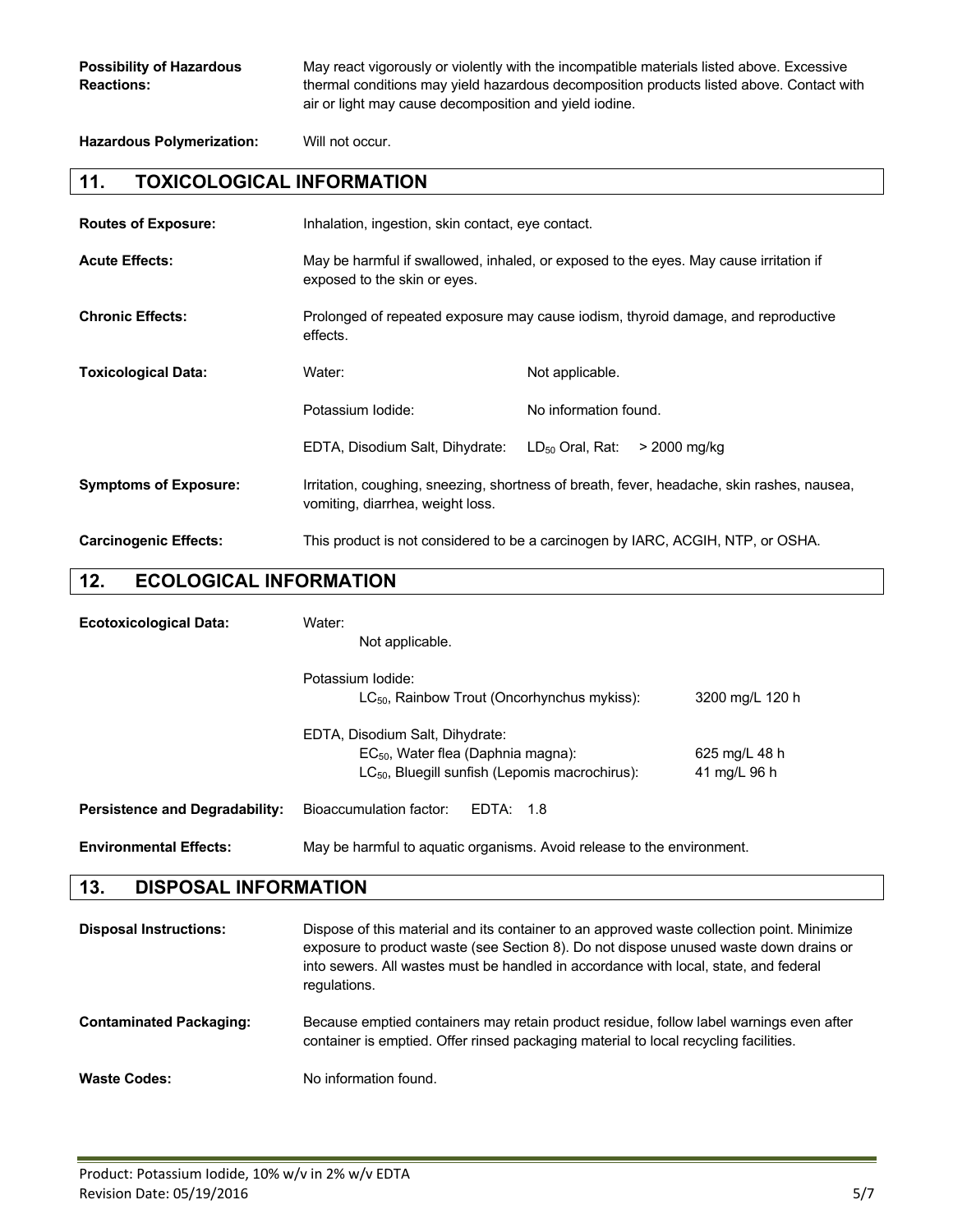#### **14. TRANSPORT INFORMATION**

**DOT:** Not regulated. **Environmental Hazard** No information found.

**Other Transport Precautions:** No information found.

#### **15. REGULATORY INFORMATION**

#### **U.S. Federal Regulations**:

**Regulations:**

| OSHA: | This product is not considered a "Hazardous Chemical" as defined by the OSHA Hazard |
|-------|-------------------------------------------------------------------------------------|
|       | Communication Standard, 29 CFR 1910, 1200.                                          |
|       |                                                                                     |

| <b>TSCA Inventory:</b> | All components of this product are on the U.S. TSCA Inventory. |  |
|------------------------|----------------------------------------------------------------|--|
|------------------------|----------------------------------------------------------------|--|

#### **U.S. EPCRA (SARA Title III):**

Section 302: No information found.

**Sections 311/312:**

| <b>Hazard Category</b>           | List (Yes/No) |
|----------------------------------|---------------|
| Section 311 - Hazardous Chemical | No            |
| Immediate Hazard                 | No            |
| Delayed Hazard                   | No            |
| Fire Hazard                      | N٥            |
| Pressure Hazard                  | N٥            |
| <b>Reactivity Hazard</b>         | N٥            |

#### **CERCLA Reportable Quantities:** No information found.

#### **International Inventories:**

| <b>Country or Region</b> | <b>Inventory Name</b>                                                     | On Inventory (Yes/No)* |
|--------------------------|---------------------------------------------------------------------------|------------------------|
| Australia                | Australian Inventory of Chemical Substances (AICS)                        | N/A                    |
| Canada                   | Domestic Substances List (DSL)                                            | N/A                    |
| Canada                   | Non-Domestic Substances List (NDSL)                                       | N/A                    |
| China                    | Inventory of Existing Chemical Substances in China (IECSC)                | N/A                    |
| Europe                   | European Inventory of Existing Commercial Chemical Substances<br>(EINECS) | N/A                    |
| Europe                   | European List of Notified Chemical Substances (ELINCS)                    | N/A                    |
| Japan                    | Inventory of Existing and New Chemical Substances (ENCS)                  | N/A                    |
| Korea                    | Existing Chemicals List (ECL)                                             | N/A                    |
| Philippines              | Philippine Inventory of Chemicals and Chemical Substances (PICCS)         | N/A                    |

\*A "Yes" indicates that the listed component(s) of this product comply with the inventory requirements administered by the governing country(s).